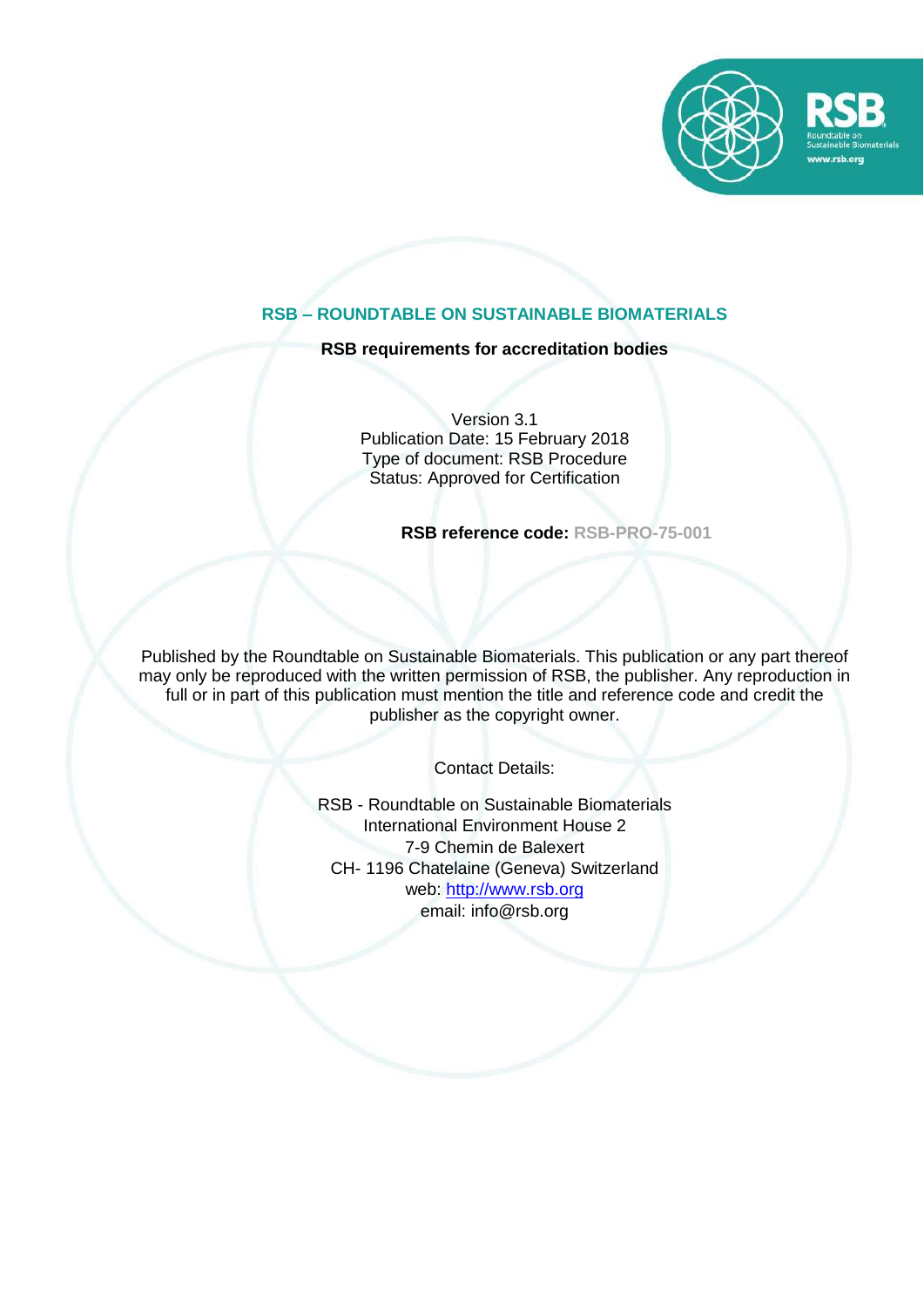

#### **Introduction**

ISO/IEC 17011: 2004 (E) Conformity assessment - General requirements for accreditation bodies accrediting conformity assessment bodies is widely recognized as the most appropriate international standard for accreditation bodies implementing accreditation systems.

Due to its extended use and acceptance, compliance with ISO/IEC 17011:2004 (E) by accreditation bodies is a major requirement of a credible, international certification scheme. The RSB certification scheme has several particular characteristics that are important for the operation of an accreditation body. Therefore, this procedure is presented as a complement to ISO/IEC 17011:2004 (E), which specifies certain aspects in addition to the ISO standard, clarifies and interprets some requirements, based on the needs of the *RSB standards* and the *RSB certification systems*. This procedure defines and addresses the basic elements of an accreditation system compliant with *RSB standards* and the *RSB certification systems*.

In order to comply with general requirements for accreditation bodies, accreditation bodies shall demonstrate full compliance with the ISO/IEC 17011:2004 (E) **and** the procedure detailed below.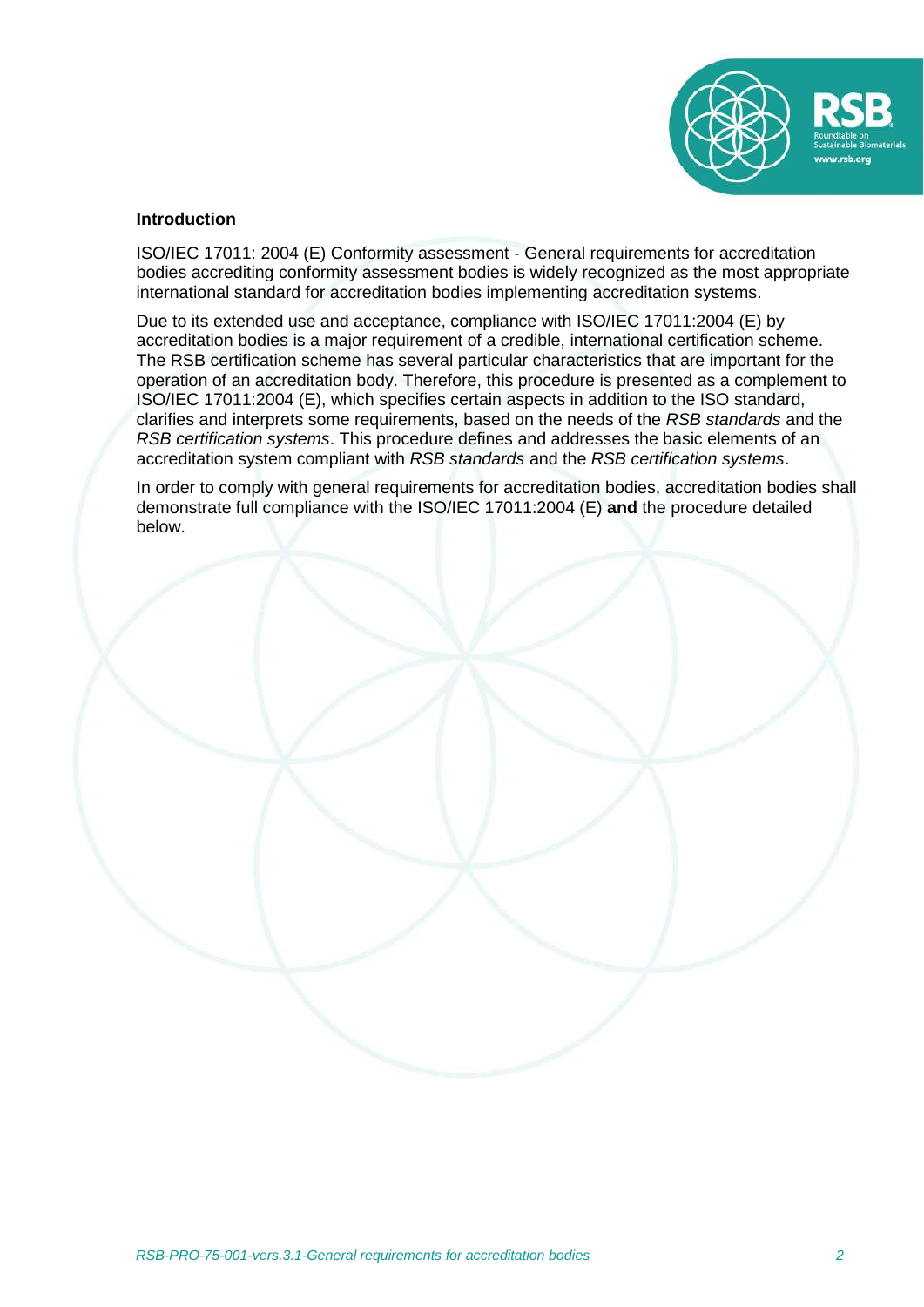

#### **Table of contents**

- **A. Intent of this procedure**
- **B. Scope of this procedure**
- **C. Status and effective date**
- **D. Note on use of this procedure**
- **E. References**
- **F. Terms and definitions**
- **G. Requirements**
	- **1. Conformity with ISO/IEC 17011:2004 (E)**
	- **2.** *Accreditation* **activity**
	- **3.** *Accreditation* **body management**
	- **4.** *Accreditation* **body's human resources**
	- **5.** *Accreditation* **decision-making**
	- **6. Responsibilities of the** *accreditation* **body**
	- **7. General requirements for subcontracting**
	- **8.** *Accreditation* **process**
	- **9. Stakeholder consultation**
	- **10.** *Accreditation* **evaluation**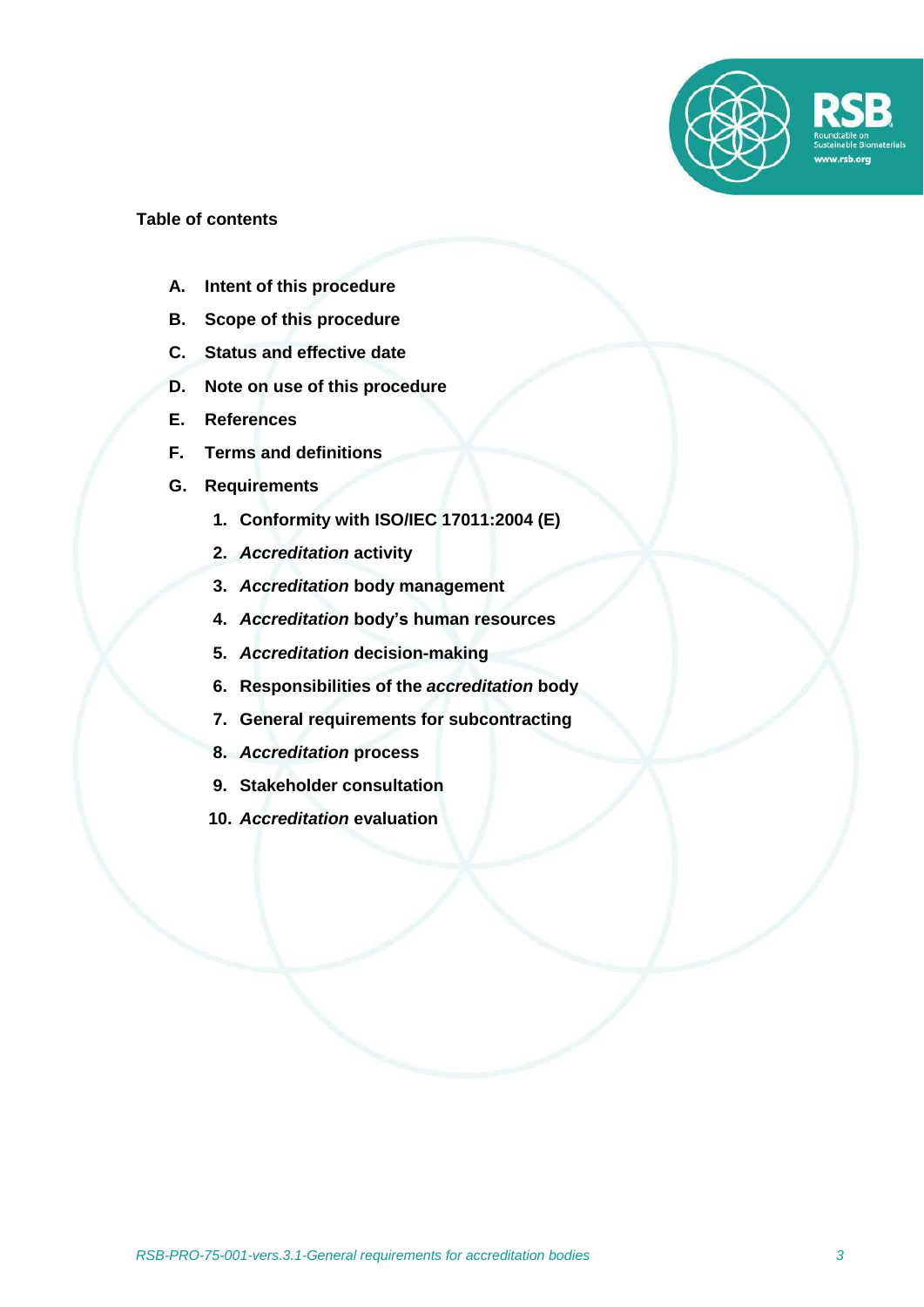

#### **A. Intent of this procedure**

The intent of this procedure is to ensure that accreditation bodies operating schemes for the accreditation of certification bodies take into account the specific features and requirements of the *RSB standards* and *RSB certification systems* and operate in a consistent, reliable and credible manner thereby facilitating their acceptance on a national and international basis. This procedure intends to ensure compliance by accreditation bodies in the *RSB certification systems* with ISO requirements for accreditation bodies (ISO/IEC 17011:2004 (E)). This standard shall furthermore ensure that the specific features of the *RSB certification systems* are taken into account and that *RSB recognized certification bodies* provide services and achieve outcomes which are consistent, comprehensive, transparent, reliable and credible, thereby facilitating the credibility and legitimacy of the *RSB* and so furthering international trade in biomass/biofuels and promoting social and environmental compliance.

### **B. Scope of this procedure**

This procedure specifies the general requirements for all accreditation bodies operating under the *RSB certification systems*.

This procedure is applied at the level of the accreditation body, which has entered into an agreement with and recognized by the *RSB Secretariat* for the delivery of accreditation services in the *RSB certification scheme*.

## **C. Status and effective date**

Version 3.1 of this procedure on *RSB requirements for accreditation bodies* shall be effective on 15 February 2018.

## **D. Note on use of this procedure**

This procedure is for use by all accreditation bodies operating schemes for the accreditation of certification bodies under the *RSB certification systems*.

In order to comply with this procedure, accreditation bodies shall demonstrate full compliance with ISO/IEC 17011: 2004 (E) **and** this procedure.

All aspects of this procedure are considered to be normative, including the intent, scope, standard effective date, note on the use of this procedure, references, terms and definitions, and requirements, unless otherwise stated. Users implementing this procedure shall ensure that the intent of this procedure is met. To ensure that the intent of this procedure is met, users shall implement all of the requirements specified in this procedure, and all additional measures necessary to achieve the intent of this procedure.

In the absence of RSB requirements or guidance users shall follow IAF guidance on the interpretation of ISO/IEC 17011: 2004 (E).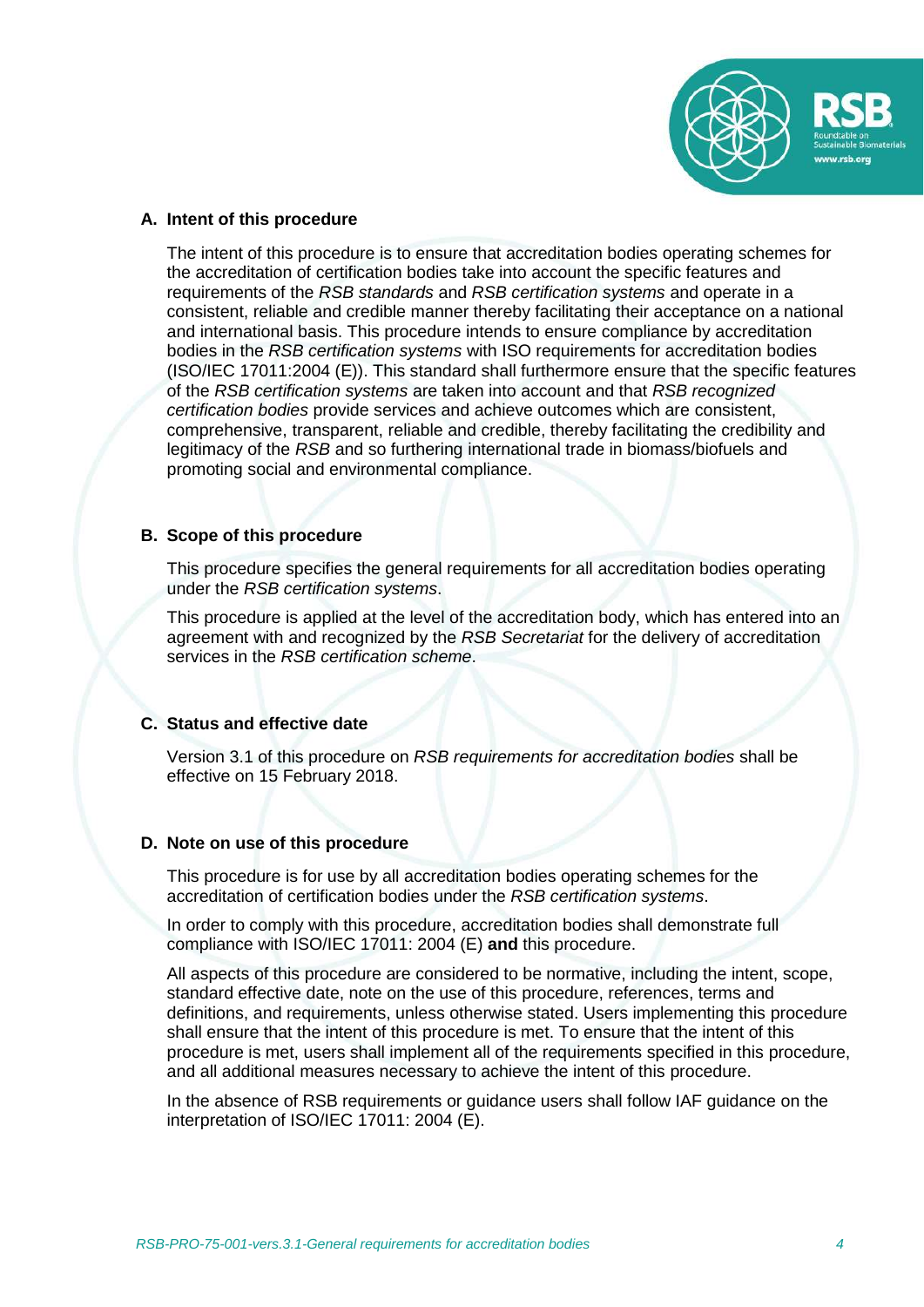

## **E. References**

See RSB-DOC-10-001 RSB List of documents and references

### **F. Terms and definitions**

For the purposes of this procedure, the terms and definitions given in *RSB-STD-01-002 RSB Glossary of Terms* shall apply.

### **G. Requirements**

# **1. Conformity with ISO/IEC 17011:2004 (E)**

- 1. 1. The *accreditation body* shall comply with the generic requirements of ISO/IEC 17011<sup>1</sup> and with the additional requirements specified in this procedure.
- 1. 1. 1. The *accreditation body* shall implement all requirements of the *RSB standards* and the *RSB certification systems*.
- 1. 1. 2. The *accreditation body* shall demonstrate to the *RSB Secretariat* that all requirements and the intent of this procedure are met.
- 1. 2. In the event of any conflict between requirements specified in ISO/IEC 17011 and *RSB standards*, the *RSB standards* shall prevail.
- 1. 3. The *accreditation body* shall ensure that its activities and the activities of its related bodies do not compromise the confidentiality, objectivity and impartiality of its *accreditation* services. The *accreditation body* and/or any related body shall not offer consultancy or provide those conformity assessment services the *accreditation body* accredits.

## **2. Accreditation activity**

1

2. 1. The *accreditation body* shall clearly describe and make publicly available its accreditation activities relating to the implementation of the *RSB certification systems*.

<sup>1</sup> **ISO/IEC 17011: ISO/IEC 17011: 2004 (E) Conformity assessment - General requirements for accreditation bodies accrediting conformity assessment bodies**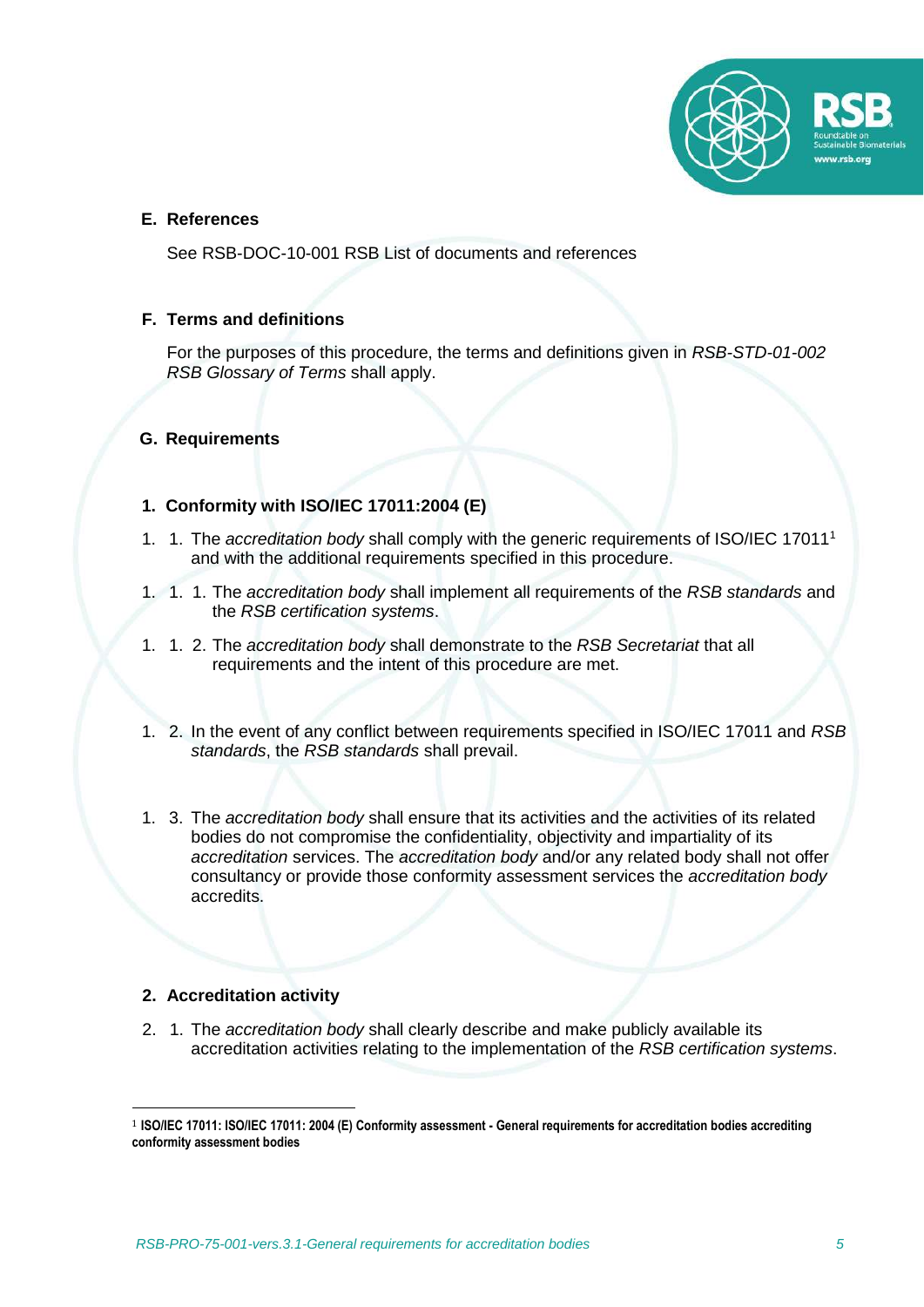

### **3. Accreditation body management**

- 3. 1. The *accreditation body* engaged by the *RSB Secretariat* shall use the *risk management approach* to steer its respective operation(s) to minimize associated *risks* and ensure that *certification bodies* accredited verify *participating operators* with substantially equivalent outcomes and levels of assurance.
- 3. 2. The *accreditation body* shall operate a risk management system to ensure comprehensive, consistent, transparent and credible
	- 1. implementation of the *RSB standards*;
	- 2. implementation of the *RSB certification systems*;
	- 3. provision of *accreditation* services; and
	- 4. performance of *conformity assessment* bodies accredited to perform *conformity assessment* services under the *RSB certification systems*.
- 3. 3. The *accreditation body* shall develop its *accreditation* services and activities based on the results of its *risk assessment* relating to the operation of its accredited *certification* bodies.
- 3. 4. The *accreditation body* shall use the results of its *risk assessment* as input for its management reviews.
- 3. 5. The *accreditation body* shall use the outputs of its periodic management review to improve its risk management system.
- 3. 6. The *accreditation body's* operations manual and associated documents shall include an Auditor Code of Conduct and Ethics, aimed at ensuring high standards of ethical conduct in *accreditation* auditing.
- 3. 7. The *accreditation body's* executive management shall appoint a representative of management to be responsible for the implementation of *RSB standards* and *RSB certification systems.*
- 3. 8. The *accreditation body* shall base its operation(s) related to the *RSB standards* and the *RSB certification systems* and all aspects thereof on documented systems including but not limited to all operational procedures and associated instructions to be followed in order to evaluate conformity with *RSB standards* within the scope of the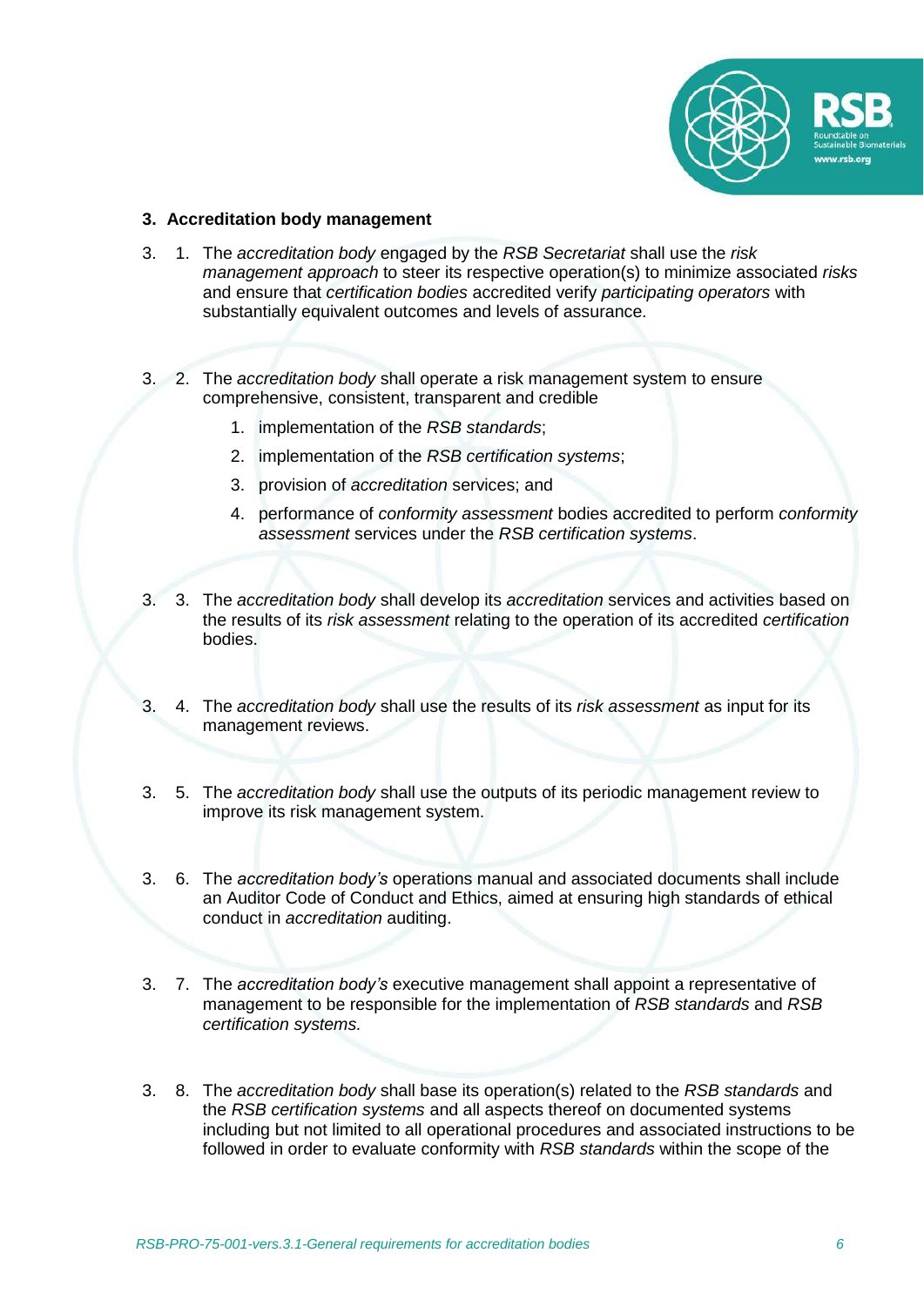

*certification body's RSB accreditation*.

- 3. 9. The *accreditation body* shall document any and all aspects related to the implementation of the *RSB standards* and *RSB certification systems* and shall maintain these record for a period of at least 10 years.
- 3. 10. The *accreditation body* shall ensure that all documentation including any and all documentation related to evaluation of *certification bodies* is available in English language.
- 3. 11. The *accreditation body* shall make the documentation of its systems available to the personnel involved in the *accreditation body's* office(s) and operation(s), and at the level of its *related bodies*.
- 3. 12. The *accreditation body* shall conduct its *accreditation* operation(s) in full conformity with its documented systems.
- 3. 13. In case the *accreditation body* operates as part of and/or is controlled by another body (i.e. government body or private organization) the *accreditation body* shall make publicly available this fact and sufficient information to clearly explain the relationship between the *accreditation body* and the other body.
- 3. 14. The *accreditation body* shall make available its organizational structure to stakeholders upon request.
- 3. 15. *Accreditation body's* procedures for resolving disputes shall follow procedures analog to those outlined in *RSB-PRO-65-001 RSB Grievance Procedure*.

## **4. Accreditation body's human resources**

- 4. 1. *Accreditation body's auditors* shall adhere formally and in writing to the *accreditation body's* Auditor Code of Conduct and Ethics.
- 4. 2. The *accreditation body* shall ensure that *auditors, experts* and other parties engaged to provide accreditation services and/or parts thereof have successfully completed a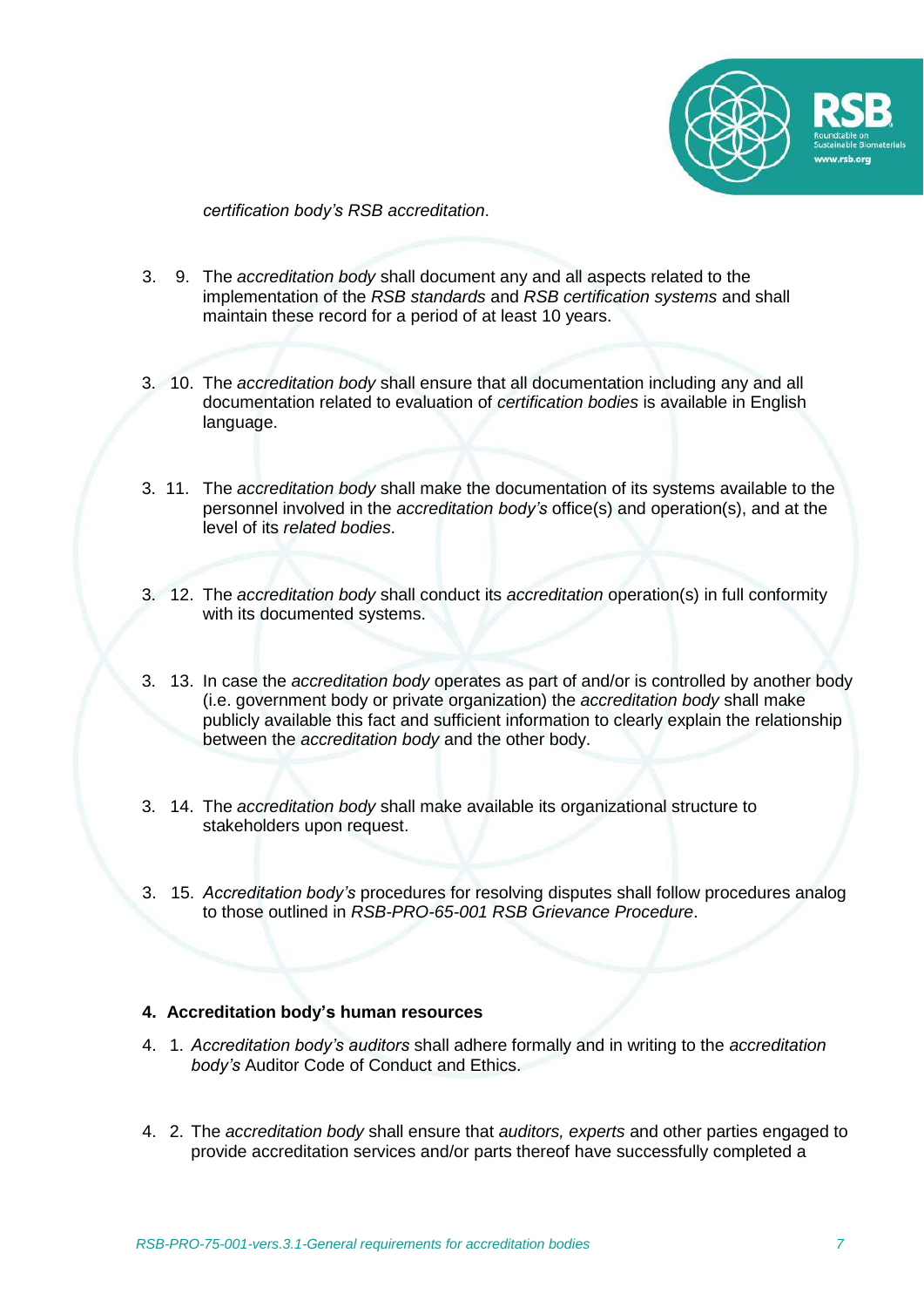

comprehensive training program on the implementation of all aspects of the *accreditation* body's systems, and all aspects of the *RSB standards* and the *RSB certification systems*.

- 4. 3. The *accreditation body* shall ensure that the personnel working for the RSB audit programme receive adequate training to maintain a level of knowledge that ensures the correct implementation of RSB standards.
- 4. 4. The *accreditation body* shall ensure that guidance or information on updated RSB standards, procedures or guidance provided by the RSB Secretariat is disseminated to the relevant personnel.
- 4. 5. The *accreditation body* shall ensure that *auditors, experts* and other parties engaged to provide accreditation services and/or parts thereof have successfully gained substantial, comprehensive practical experience on all aspects of the *RSB standards* and the *RSB certification systems*, before being involved in the provision of *accreditation* services.
- 4. 6. The *accreditation body* shall inform the *RSB Secretariat* about all management representatives, personnel, *auditors, experts*, other parties and related bodies engaged in provision of *accreditation* services under the RSB certification systems and/or any and all parts thereof.
- 4. 7. The *accreditation body* shall ensure that all personnel contributing to the *accreditation*  process including decision making, disclose in writing to the *accreditation body* all interests which could possibly be perceived as, constitute and/or result in a conflict of interest as soon as they become evident.
- 4. 8. The *accreditation* body shall establish documented procedures for determining timely and appropriate responses to such declarations of interests as they arise, to ensure that the declared interests neither influence, nor are perceived to influence, the *accreditation*  process and/or *accreditation* decision making.
- 4. 9. The *accreditation body* shall record any and all real, perceived and potential conflicts of interest related to *accreditation* under the *RSB certification systems*, and the actions taken to address, mitigate, manage, neutralize and/or avoid them.
- 4. 10 The *accreditation body* shall include in its policies and procedures for maintenance of . confidentiality a written confidentiality agreement to be signed by all personnel who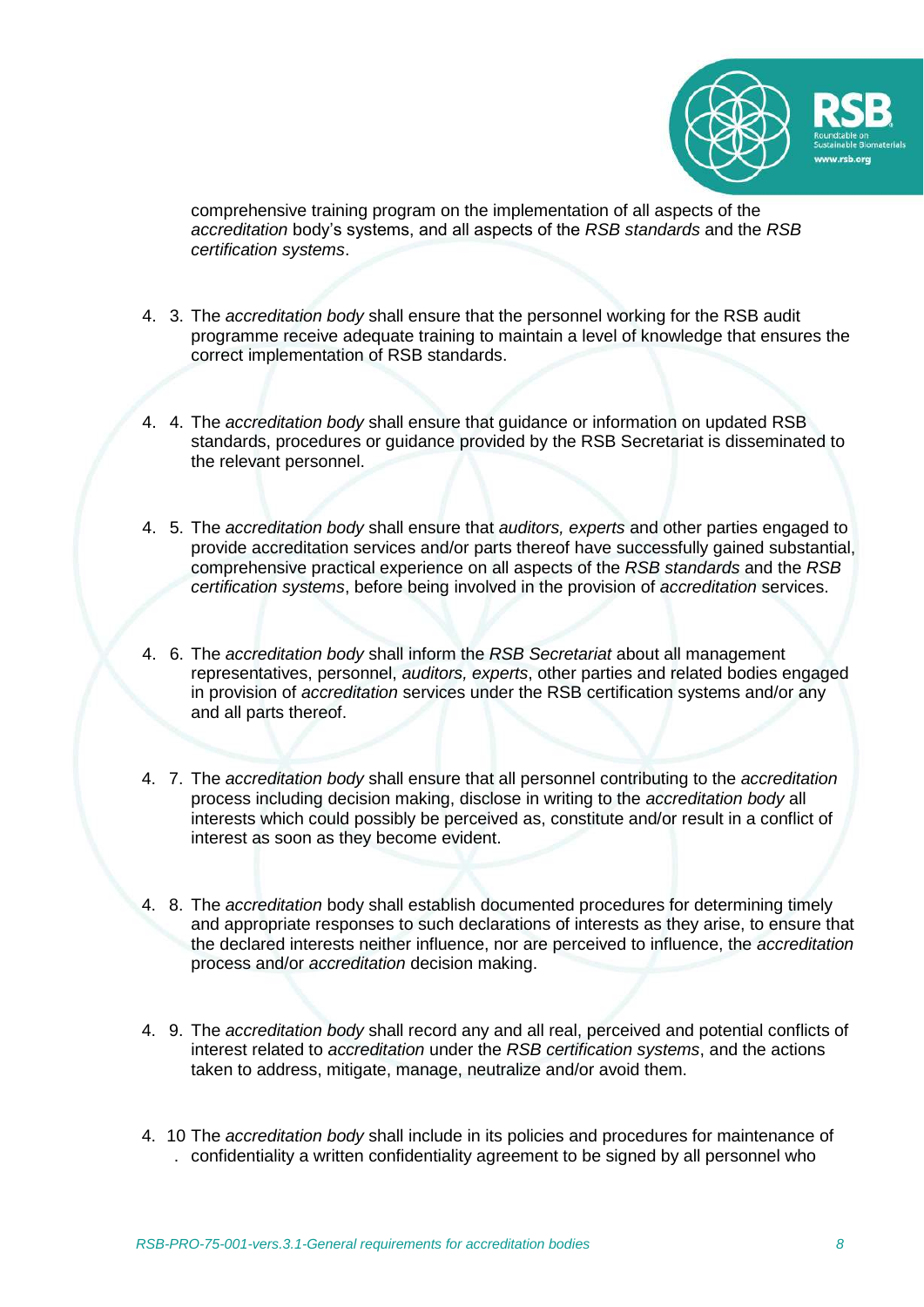

have access to confidential information. Such personnel shall include, but not be limited to administrative staff, lead auditors, auditors, technical experts, audit observers, consultants, subcontractors, members of the *accreditation decision entity*, peer reviewers, other committee members and management representatives.

### **5. Accreditation decision-making**

- 5. 1. The *accreditation body* shall define the *accreditation decision entity*.
- 5. 2. The *accreditation decision entity* shall:
- 5. 2. 1. have and follow clear rules for membership, including requirements for qualification, experience and impartiality;
- 5. 2. 2. consist of individuals with no financial or other commercial interest in the outcome of the *accreditation decision*;
- 5. 2. 3. not include individuals who have taken part in provision of *accreditation* services*.*
- 5. 3. The *accreditation decision entity* shall not include individuals who employees and/or management representatives of the *RSB recognized accreditation body*.
- 5. 4. All individuals involved in the *accreditation decision entity* shall be knowledgeable of the *RSB standards* and *RSB certification systems*, and all relevant aspects of *conformity assessment* and *accreditation*.
- 5. 5. The accreditation decision making entity shall take accreditation decisions by consensus, where consensus is understood as the absence of sustained opposition.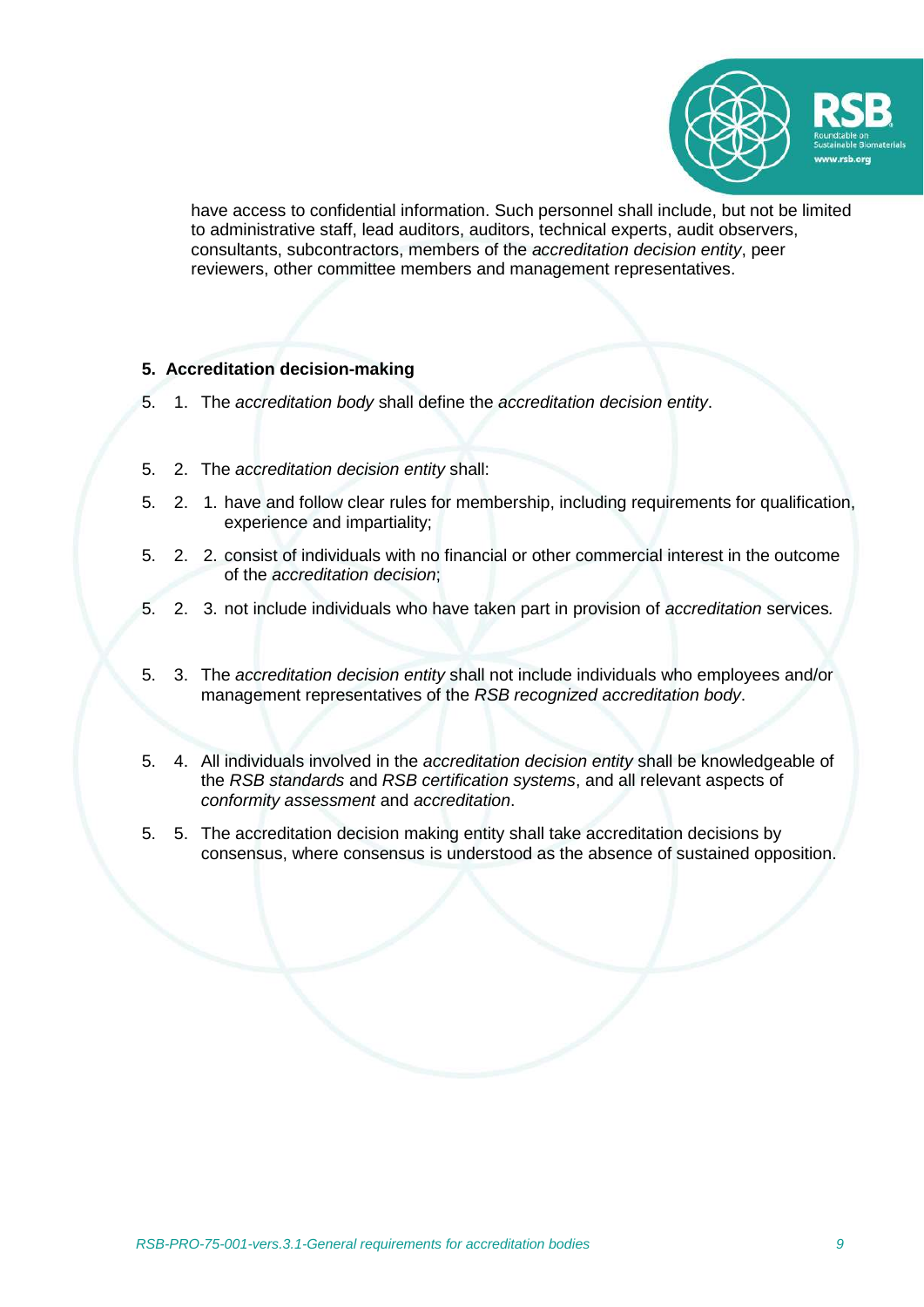

### **6. Responsibilities of the accreditation body**

- 6. 1. The *accreditation* body shall require *certification bodies* to refrain from use of the *RSB trademarks* and any claims regarding their accreditation to *RSB standards* and under the *RSB certification systems*, unless and until the *accreditation* body has issued a valid *accreditation* certificate for the RSB certification systems.
- 6. 2. The *accreditation* body shall require *certification* bodies to refrain from *RSB trademarks* and any claims regarding their accreditation to *RSB standards* and under the *RSB certification systems*, in cases where the accreditation has been suspended, withdrawn, terminated or otherwise invalidated.

# **7. General requirements for subcontracting**

- 7. 1. The *accreditation body* may subcontract (outsource) work related to *accreditation* to an external bodies or persons. Subcontracting shall also refer to arrangements related to the *accreditation* process between the *accreditation* body and its affiliated or related bodies (e.g. subsidiaries, parent companies, etc.)
- 7. 2. All aspects and requirements of the *RSB standards* and *RSB certification systems* shall apply without exception to the external body or person subcontracted by the *accreditation body*. This shall include without limitation any additional condition imposed on the *accreditation* body by the *RSB Secretariat*.
- 7. 3. The *accreditation body* shall take full responsibility, accountability and liability for ensuring that the external bodies or persons subcontracted comply with the applicable requirements of the *RSB standards* and *RSB certification systems*.
- 7. 4. Any and all subcontracting of the aspects of the *accreditation* process shall be based on a written contract between the accreditation body and the external body or person. The contract shall include an explicit agreement by the external bodies or persons granting the *RSB Secretariat*, and their duly designated representatives unlimited and unconditional access to any and all aspects of their respective operation(s) and premises as well as access to all documentation and information, which are related to the implementation of the *RSB standards* and *RSB certification systems* and as deemed necessary by the *RSB Secretariat*.
- 7. 5. The *accreditation body* shall ensure that the external bodies or persons subcontracted for work related to the *accreditation* process do not subcontract this work any further.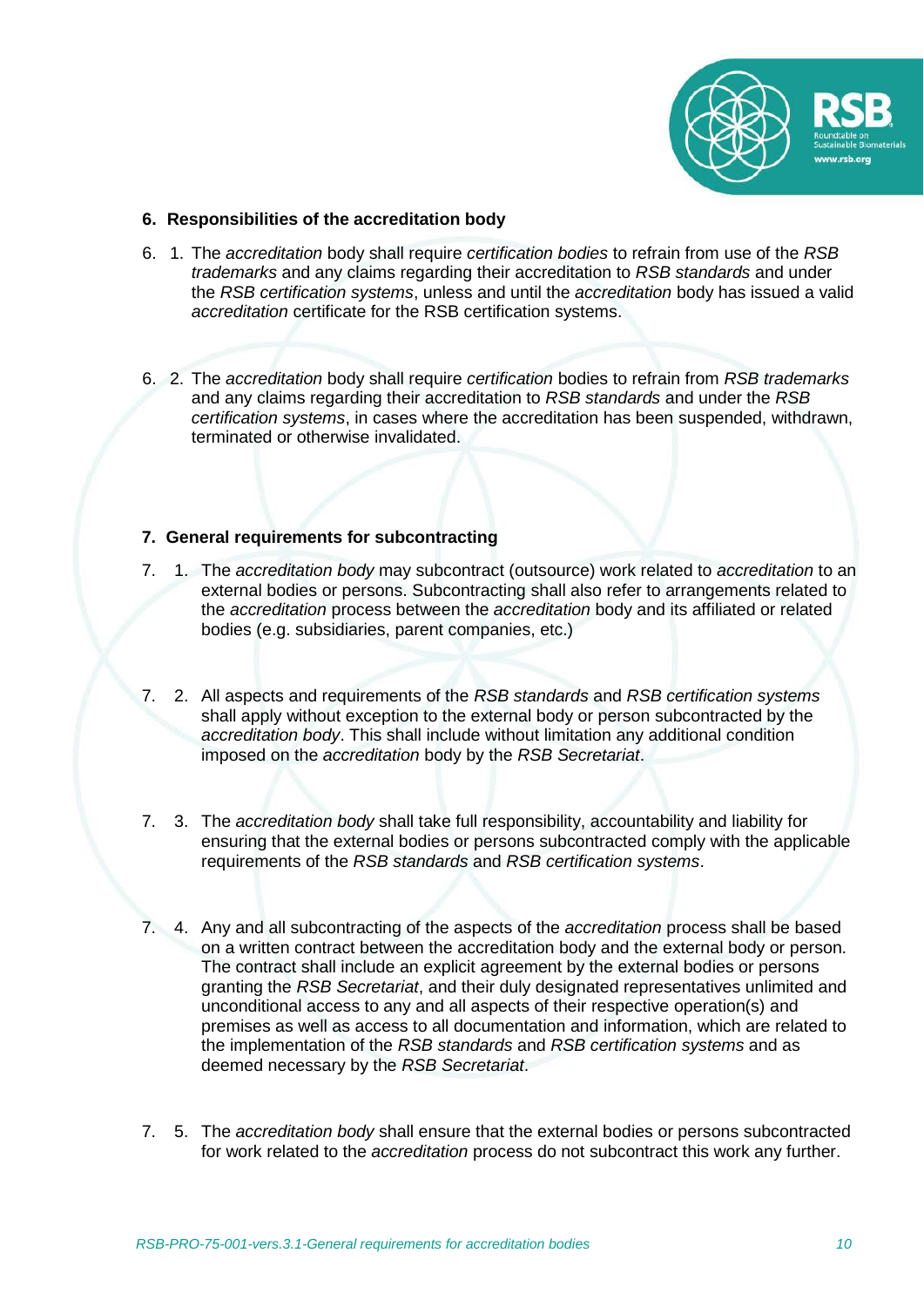

- 7. 6. The *accreditation body* shall ensure that the *RSB trademarks* are not use by affiliated or related bodies, or by external bodies or persons subcontracted for work related to the *accreditation* process.
- 7. 7. The *accreditation body* shall not outsource decisions on granting, maintaining, renewing, suspending, reinstating, refusing or withdrawing *accreditation*.

#### **8. Accreditation process**

- 8. 1. The *accreditation body* shall include in its *accreditation* agreement with *certification bodies* operating under the *RSB certification systems* the following:
- 8. 1. 1. agreement by the *certification body* to complying with any condition set by the *accreditation body*;
- 8. 1. 2. agreement by the *certification body* to informing the *accreditation body* without delay of any condition which could affect compliance with the *RSB standards* and/or the *RSB certification systems*, and the continued validity of the *RSB certificate*;
- 8. 1. 3. agreement by the *certification body* to submitting to evaluation proceedings, and any and all related activities as determined by the *accreditation body*, including the *accreditation body's* right to carry out unannounced evaluation proceedings;
- 8. 1. 4. reference to the *RSB standards* and *RSB certification systems* in their most recent version as an integral part of the agreement;
- 8. 1. 5. agreement by the *certification body* to granting to the *RSB recognized accreditation body* and the *RSB Secretariat,* and their duly designated representatives unlimited and unconditional access to any and all aspects of the *participating operator's* operation(s), respective premises as well as access to all documentation and information, which are related to the implementation of the *RSB standards* and *RSB certification systems*.
- 8. 1. 6. state clearly the right of the *accreditation body* to suspend and/or withdraw the *accreditation* with immediate effect if, in the sole opinion of the *accreditation body*, the *certification body* is not in compliance with the *RSB standards* and the *RSB certification systems*, and with any condition set by the *accreditation body*.
- 8. 1. 7. agreement by the *certification body* in case of suspension or withdrawal of the *RSB accreditation*, to;
- 8. 1. 7. 1. immediately ceasing any and all use of the *RSB trademarks*;
- 8. 1. 7. 2. identifying all clients and external third parties affected, and notify them of the suspension or withdrawal of the *RSB accreditation.*;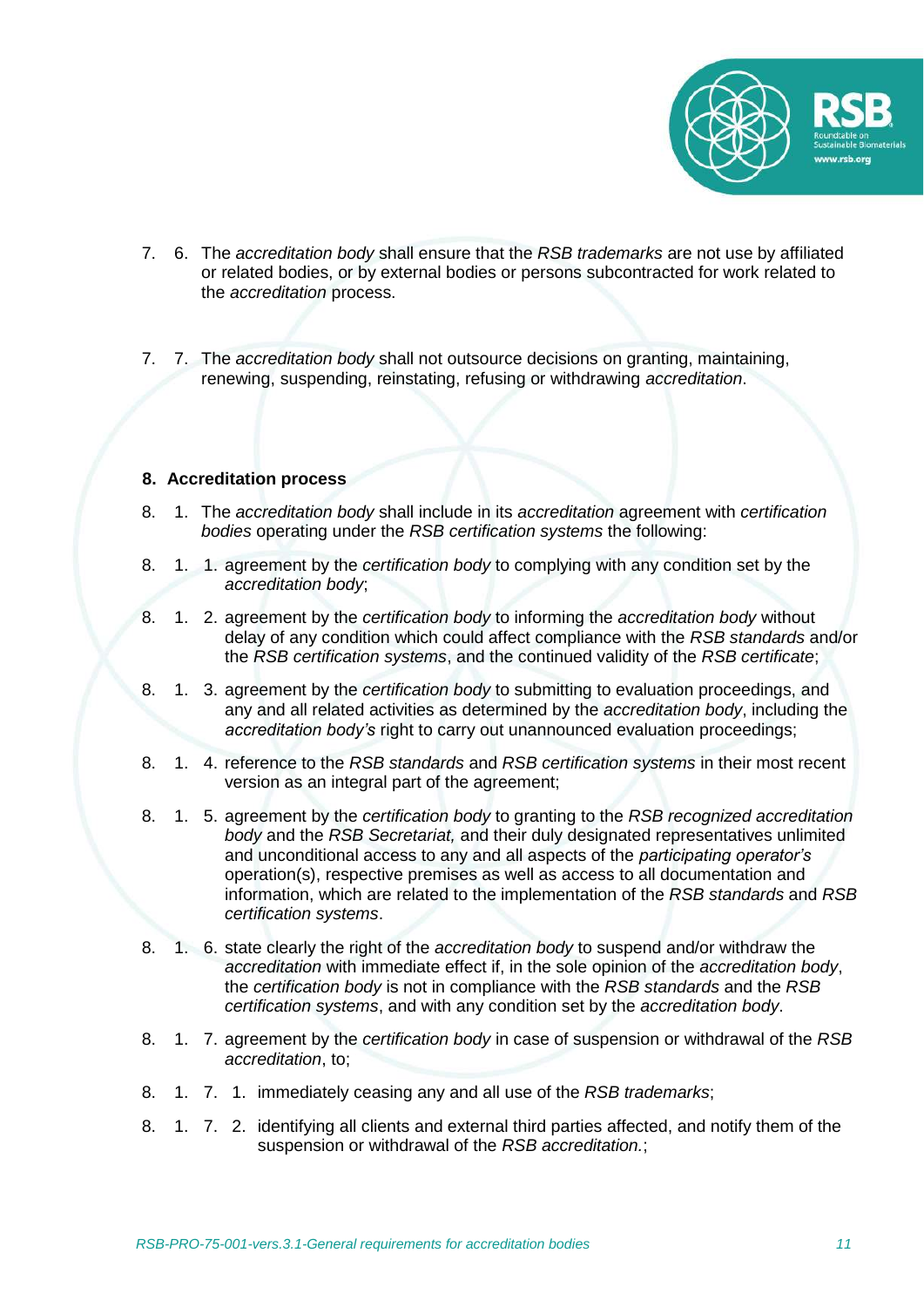

- 8. 1. 8. agreement by the *certification body* to complying with revisions of and/or changes to the requirements of accreditation and/or any other condition by the *accreditation body*.
- 8. 2. The *accreditation* body shall develop and implement detailed audit procedures and related systems and documents based on ISO/IEC 17011:2004 (E), and the *RSB standards,* and the *RSB certification systems*.
- 8. 3. The *accreditation* body shall plan and conduct its *evaluations* at the premises of *certification bodies* and at premises of *certification bodies*' clients as witness audits, according to the recommendations of the ISO/IAF Accreditation Auditing Practice Group.
- 8. 4. The *accreditation body* shall issue *RSB accreditation* only if the *certification body* comprehensively, consistently and transparently complies with the applicable requirements of the *RSB standards* and the *RSB certification systems* and with any condition set by the *accreditation body,* and if no *major non-compliances* with applicable requirements of the *RSB standards* and the *RSB certification systems* are outstanding (i.e. have been identified and not been corrected at the time of evaluation).
- 8. 5. The *accreditation body* shall without delay inform the *RSB Secretariat*, about any issuing, suspension or withdrawal of *RSB accreditation*, specifying the effective date, and make the *accreditation report available to the RSB Secretariat*.

#### **9. Stakeholder consultation**

9. 1. The *accreditation body* shall develop, document and conduct *stakeholder* consultations as part of its *accreditation* evaluation for compliance with the requirements of the *RSB standards* and the *RSB certification systems*.

The *accreditation body* shall ensure that:

- 9. 1. 1. a representative range of *stakeholders* is consulted;
- 9. 1. 2. *stakeholders* have the opportunity to present their comments to the auditor(s) in local language;
- 9. 1. 3. stakeholders have the opportunity to present their comments to the auditor(s) under terms of confidentiality and that their identity, privacy and personal integrity are protected;
- 9. 1. 4. *stakeholders* have the opportunity to present their comments prior to peer review of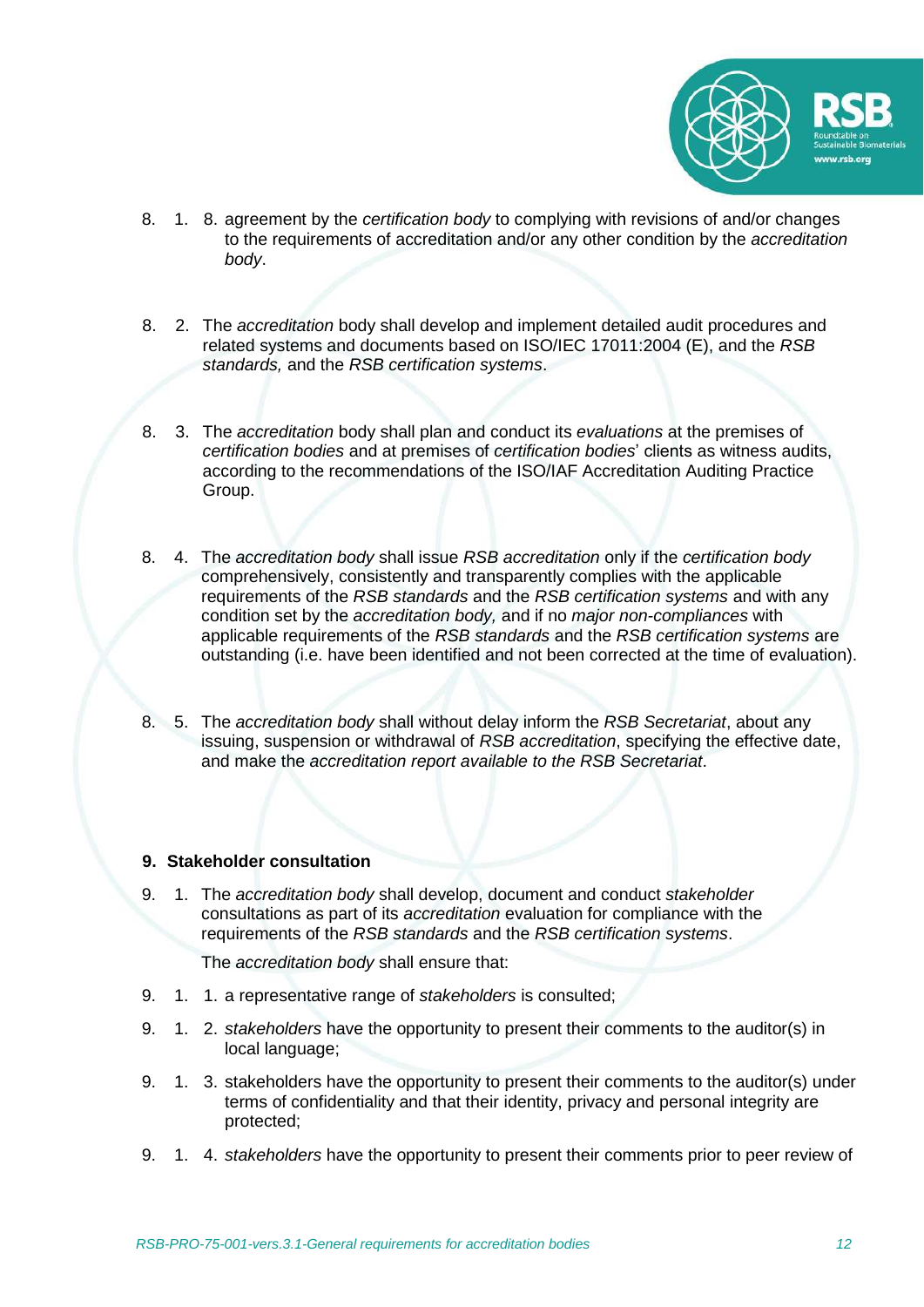

the *accreditation* report and *accreditation decision* making;

- 9. 1. 5. *stakeholder* consultation shall be designed to solicit direct, factual observations with regard to compliance of the *certification body* with the *RSB standards* and the *RSB certification systems*.
- 9. 1. 6. information and opinions given by consulted *stakeholders* are investigated, evaluated and verified objectively and meaningfully, and affect the *accreditation* decision only in so far as they provide evidence of *compliance* or *non-compliance* with the applicable requirements of the *RSB standards* and the *RSB certification systems.*
- 9. 2. The *accreditation body* shall document the evaluation process, evaluation findings and conclusions prior to peer review and decision making in an *accreditation report*.
- 9. 3. The *accreditation body* shall submit *accreditation reports* to peer review prior to *accreditation* decision making.
- 9. 4. The peer review shall be conducted according to clear terms of reference, which include at least a review of the adequacy of :
- 9. 4. 1. evaluation work and collection of objective evidence to verify compliance with the *RSB standards* and the *RSB certification systems*;
- 9. 4. 2. evaluation work and collection of objective evidence as basis for *accreditation* decision making;
- 9. 4. 3. clarity of presentation of observations and evidence as basis for *accreditation* decision making;
- 9. 4. 4. whether the proposed *accreditation* decision is justified by the observations and evidence presented.
- 9. 5. The *accreditation body* shall submit the *accreditation* report together with the peer review report to the *accreditation body's decision making entity*.

# **10. Accreditation evaluation**

10. 1. The *accreditation* body shall evaluate the *certification body's* competence, including its overall systems and procedures, its staffing levels, competence and experience, and its reporting ability to provide *conformity assessment services* under the *RSB certification systems*, at minimum at the following sites: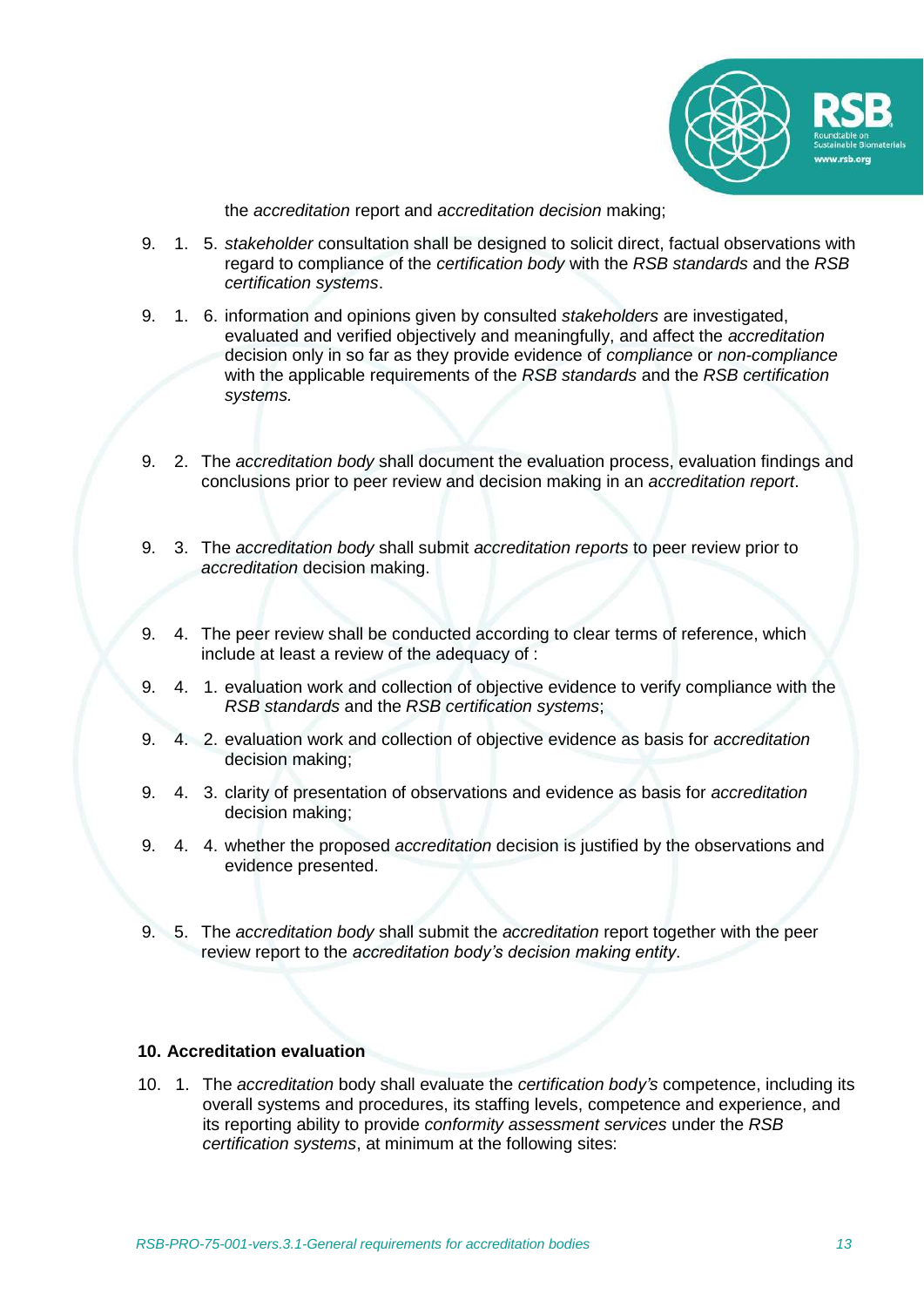

- 10. 1. 1. *certification body's* office, including offices of related bodies
- 10. 1. 2. *participating operators* certified for primary production
- 10. 1. 3. *participating operators* certified for *biomass/biofuels* processing and *chain of custody tracking*.
- 10. 2. The *evaluation* of the *certification body* shall include *evaluation* of the central management office and management systems of the *certification body*.
- 10. 3. The *evaluation* of the *certification body* shall include *evaluation* of all subsidiaries, branch offices, affiliated entities, external third parties contracted or otherwise engaged, and operational activities where and/or about which *non-compliances* or *major non-compliances* related to the *RSB certification systems* were issued at the preceding *evaluation*.
- 10. 4. The *evaluation* of the *certification body* shall include *evaluation* of all subsidiaries, branch offices, affiliated entities, external third parties contracted or otherwise engaged, and operational activities where and/or about which disputes related to the implementation of the *RSB standards* and/or the *RSB certification systems* were raised.
- 10. 5. The *evaluation* of the *certification body* shall include *evaluation* of all changes to the operational structures and management systems of the *certification body*.
- 10. 6. In addition to the *evaluations* identified under points 10.2., 10.3., 10.4. and 10.5. of this standard, the *evaluation* of the *certification body* shall include *evaluation* of a representative sample of the *certification bodies'* subsidiaries, branch offices, affiliated entities, external third parties contracted or otherwise engaged, and operational activities related to the implementation of the *RSB standards* and/or the *RSB certification systems*.
- 10. 6. 1. The representative sample shall be sufficient in extent to enable to the satisfaction of the *RSB recognized accreditation body* identification of *compliance* or *non-compliance* with the *RSB standards* and the *RSB certification systems* of any and all aspects of the services provided by the *certification body* under the *RSB certification systems*.
- 10. 6. 2. The representative sample of the operations of the *certification body* shall according to *risk class* of the *certification body* at minimum include the percentage of the *certification bodies'* subsidiaries, branch offices, affiliated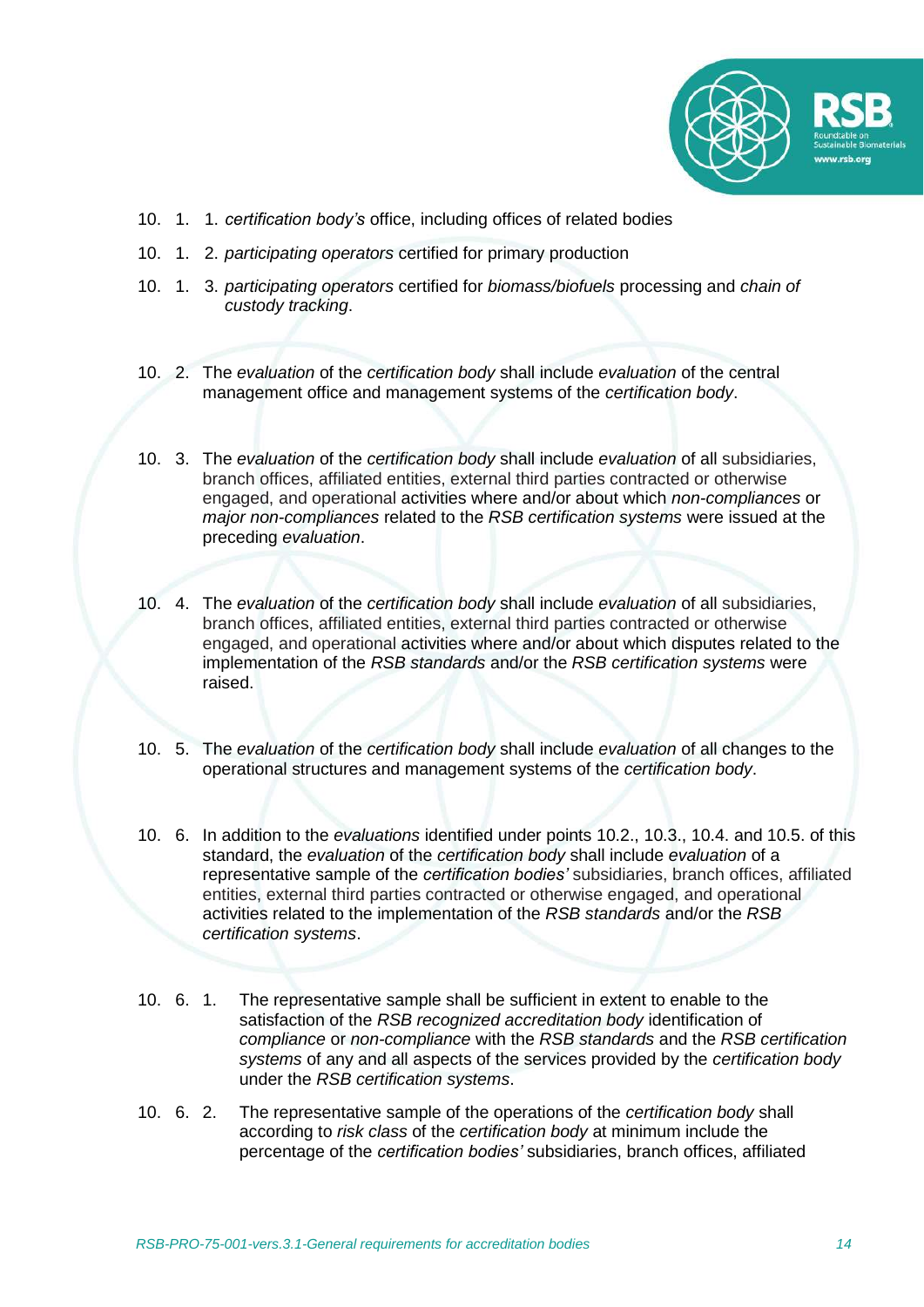

entities, external third parties contracted or otherwise engaged, and operational activities as listed in the following table:

risk class minimum percentage of subsidiaries, branch offices, affiliated entities, external third parties contracted or otherwise engaged, and operational activities of the *certification body* 1  $10\%$ 

- $20\%$  $30\%$
- 10. 7. In addition to the *evaluations* identified under points 10.2., 10.3., 10.4. 10.5. and 10.6. of this standard, the *evaluation* of the *certification body* shall include *evaluation* of a representative sample of *participating operators* including their respective subsidiaries, branch offices, affiliated entities, external third parties contracted or otherwise engaged, and operational activities as engaged by the *certification body*.
- 10. 7. 1. The representative sample shall be sufficient in extent to enable to the satisfaction of the *RSB recognized accreditation body* identification of *compliance* or *non-compliance* with the *RSB standards* and the *RSB certification systems* of any and all aspects of the services provided by the *certification body* under the *RSB certification systems*.
- 10. 7. 2. The representative sample shall according to *risk class* of the *certification body* at minimum include the percentage of *participating operators* including their respective subsidiaries, branch offices, affiliated entities, external third parties contracted or otherwise engaged, and operational activities as listed in the following table:

| risk class | minimum percentage of participating operators including their<br>respective subsidiaries, branch offices, affiliated entities,<br>external third parties contracted or otherwise engaged, and<br>operational activities as engaged by the certification body |       |  |
|------------|--------------------------------------------------------------------------------------------------------------------------------------------------------------------------------------------------------------------------------------------------------------|-------|--|
|            |                                                                                                                                                                                                                                                              | $3\%$ |  |
| 2          |                                                                                                                                                                                                                                                              | $6\%$ |  |
| વ          |                                                                                                                                                                                                                                                              | $Q_0$ |  |

- 10. 7. 3. The evaluations of participating operators shall be conducted either as witness or as compliance assessments.
- 10. 7. 3. 1. During a witness assessment, the accreditation body shall observe and evaluate the CB`s audit team as they conduct the audit against the requirements of the RSB standard.
- 10. 7. 3. 2. During a compliance assessment, the accreditation body shall conduct an assessment directly on the participating operator to evaluate compliance of the CB`s certification process and the participating operator`s management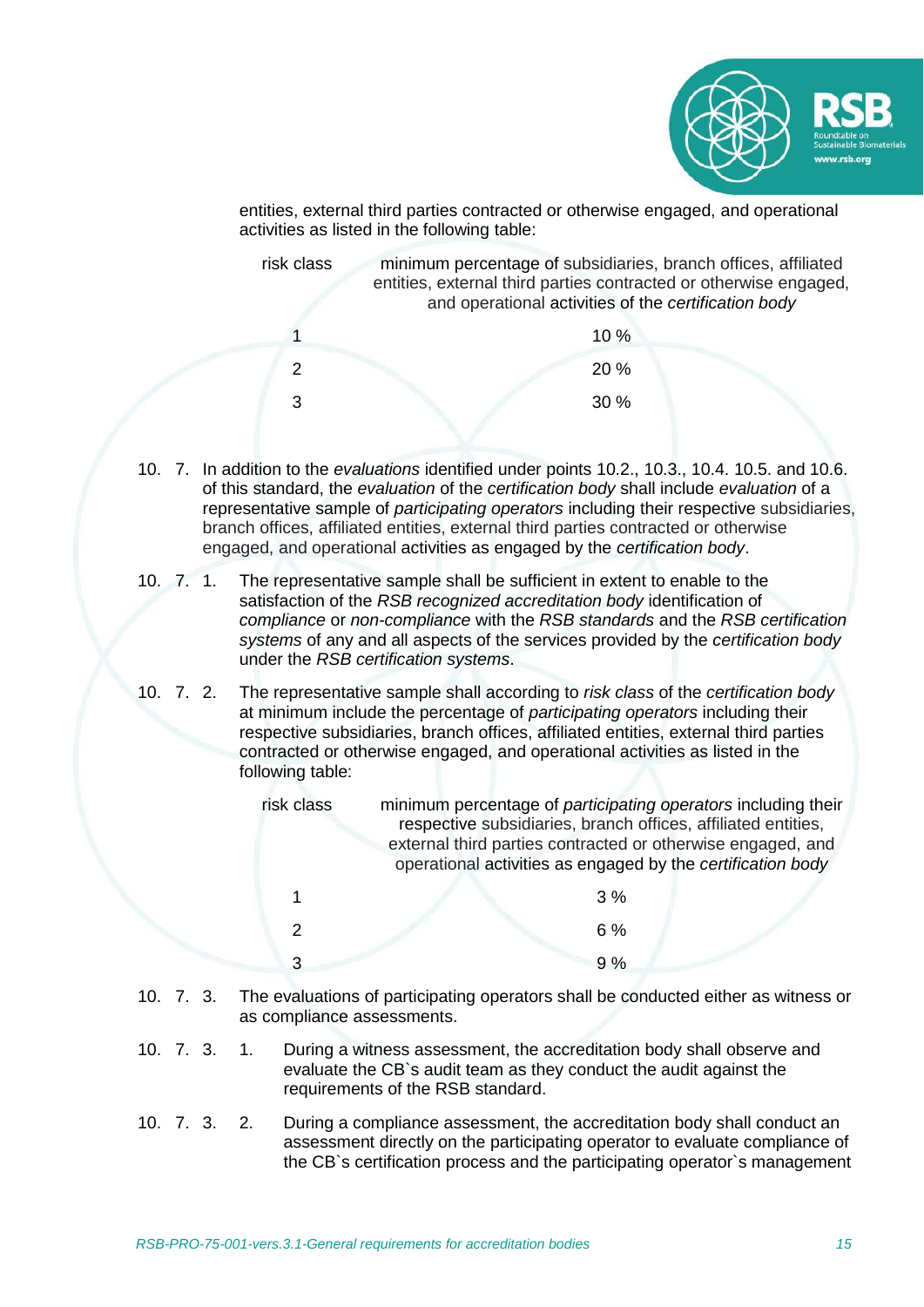

system against certification requirements. The accreditation body shall assess the adequacy of a certification decision.

- 10. 7. 4. Witness and compliance assessments may be conducted as regular assessments or as unplanned assessments.
- 10. 7. 4. 1. Regular assessments are part of the evaluations described in 10.7.2. Regular assessments should be carried out as witness assessments.
- 10. 7. 4. 2. Unplanned assessments shall be conducted in addition to the annual assessment schedule and may be triggered by a specific concern, such as a complaint or an incident. Unplanned assessments may be carried out either as witness or compliance assessment.
- 10. 7. 4. 3. The accreditation body shall conduct unplanned witness or compliance assessments whenever requested by the RSB Secretariat.
- 10. 8. In addition to the *evaluations* identified under points 10.2., 10.3., 10.4. 10.5., 10.6. and 10.7. of this standard, the *evaluation* of the *certification body* shall include *evaluation* of a representative sample of the *RSB compliance claims* made by the *participating operators* engaged by the *certification body*.

The representative sample of these *RSB compliance claims* shall be sufficient in extent to enable to the satisfaction of the *RSB recognized accreditation body* identification of *compliance* or *non-compliance* with the *RSB standards* and the *RSB certification systems*.

The representative sample of these *RSB compliance claims* shall according to *risk class* of the *certification body* at minimum include the percentage of all *RSB compliance claims* made by the *participating operators* engaged by the *certification body* as listed in the following table:

| risk class | minimum percentage of the RSB compliance claims made by<br>the participating operators engaged by the certification body |
|------------|--------------------------------------------------------------------------------------------------------------------------|
|            | 10%                                                                                                                      |
| 2          | 15%                                                                                                                      |
| 3          | 25%                                                                                                                      |
|            |                                                                                                                          |

- 10. 9. The *accreditation* body shall identify any *non-compliance* with the *RSB standards* and the *RSB certification systems* of the *certification body's* operation(s)*.*
- 10. 9. 1. The *accreditation* body shall identify as a *major non-compliance* if the management systems implemented by the *certification body* are not applied comprehensively and consistently to all subsidiaries, branch offices, affiliated entities, external third parties contracted or otherwise engaged, operational structures, sites, facilities, operated and/or contracted by and/or affiliated to the *certification body*.